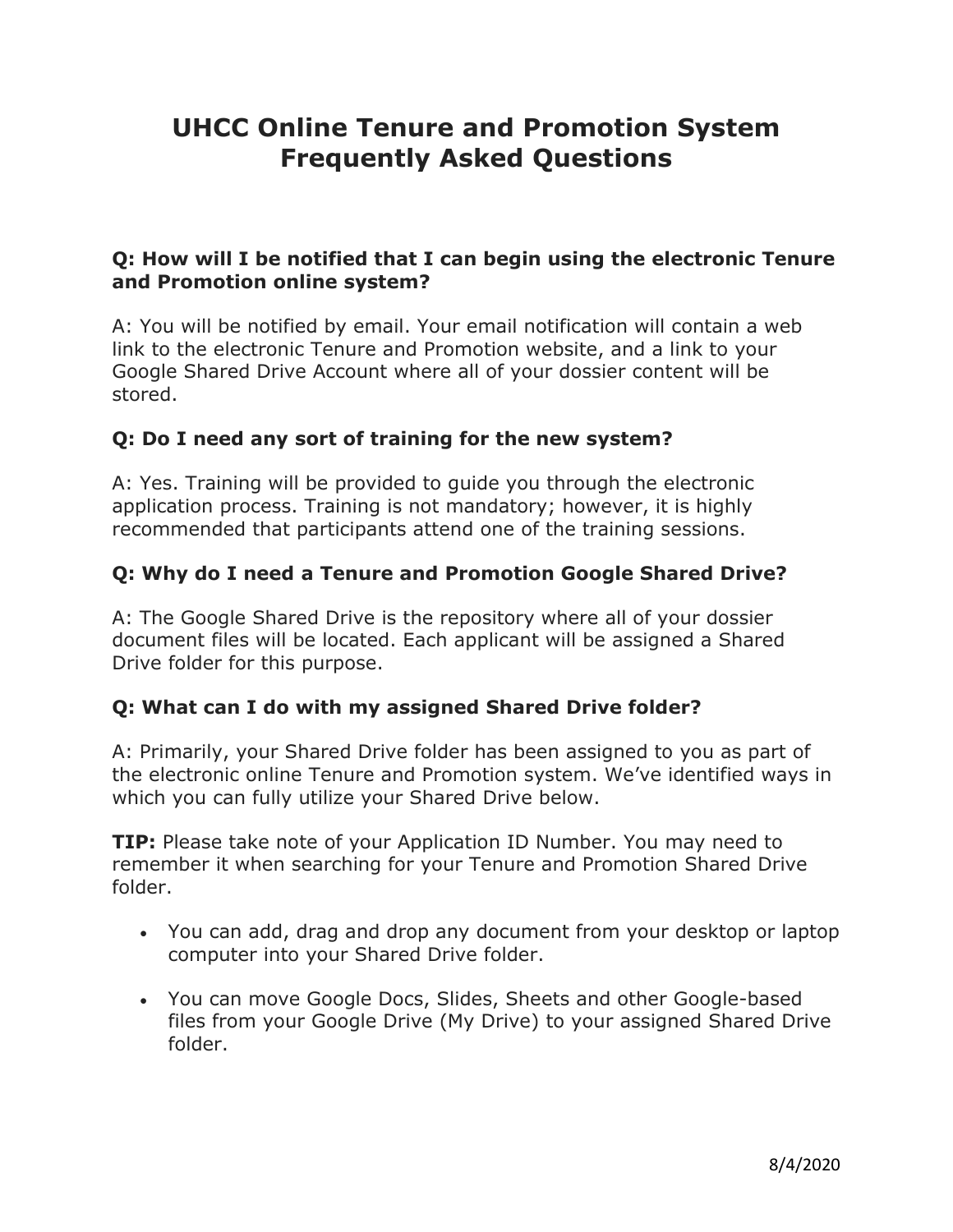repository for all your related dossier documents that you may want to • You can use your Tenure and Promotion Shared Drive folder as a link or attach to your electronic Tenure and Promotion dossier application.

 **NOTE:** Any Google document that you store or upload to the Tenure and Promotion Shared Drive must be a document that you "own." Only files that you own will be transferred, otherwise a pop-up error message will appear.

### **Q: Which Browser works best with the Online Tenure and Promotion System?**

A: Chrome works best.

## **Q: Can I change the categories on my dossier application?**

 edit icon (pencil in box). To add a new section, simply click on the "Add A: Yes. You can change the description of the category by clicking on the Section" blue button on the header. You may also move section categories in a different order. Hold the cursor over the section until you see a perforated border around the section, then drag and drop it into the place you want it to go.

 **NOTE:** Clicking on the trash icon in the category section will not only delete the section, but also delete any files under this section. There will be a "warning" message that appears whenever you click on the trash icon.

### **Q: Do I need to upload separate files in each category? What if I want to upload one long document?**

A: You have the option to upload separate files in each category or upload one single document under a category that you created and labeled. Reviewers were receptive to both methods of uploaded dossiers. Some applicants also created an introduction summary of how to review their dossier to ensure easy navigation.

### **Q: In the hard copy dossier, pagination was very important. Do we need pagination since many of the evidence will be linked digitally?**

 to reviewers when referring back to your narrative, especially if you plan to A: Pagination is not required; however, simple pagination would be helpful upload one long narrative. If you upload your files in different sections, then pagination could be reset from page 1 for each new file you upload under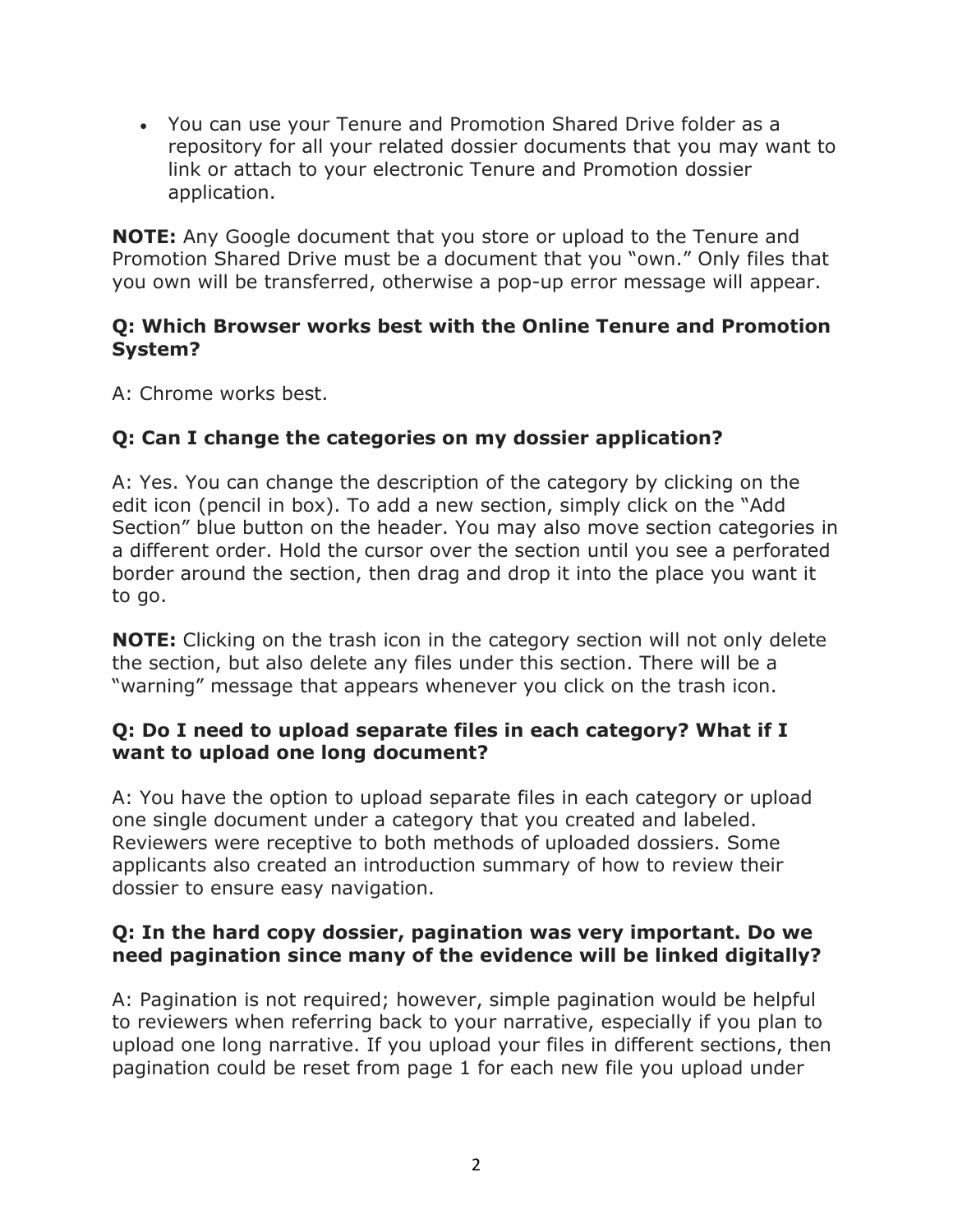new sections. It's not necessary to carry-on the pagination from file to file, since the reference point will be the category subject head.

# **Q: How do I upload a document to my dossier application?**

A: There are several options in which to upload a document to your dossier application.



Upload File

- Search for a file on your computer to upload to your dossier application.
- You have an option to convert to a Google Doc or keep the file in its native format, such as a Word Doc file.
- • You must add a description. This description is editable in this interface. **NOTE:** While the file description can be edited, the file name cannot be changed in this interface. Make sure you plan ahead in establishing a naming convention for your files that makes sense to your reviewers.

Create A New Google Doc

• This feature allows you to create a new Google Doc in your assigned Shared Drive.

Link Dossier To Google File

- This feature allows you to link to a file in your assigned Shared Drive.
- the list of files available to link. **TIP:** You may want to first upload files • Only files that have not yet been linked to your dossier will show up in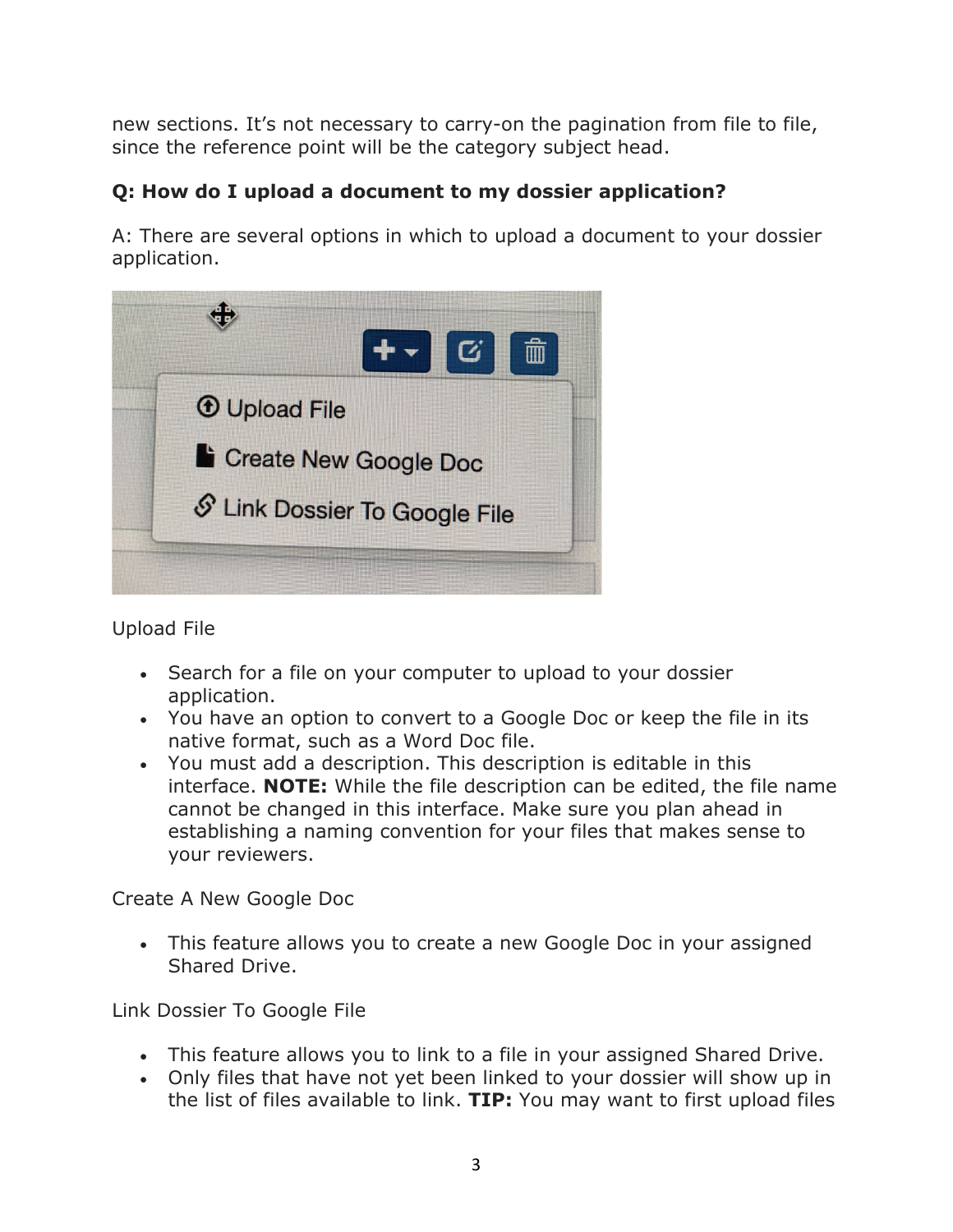to your Shared Drive that you wish to link to your dossier. This can be done by either uploading from your computer or from another Google folder from My Drive.

### **Q: How do I delete files from my dossier?**

A: There is a trash icon that will delete your file from the dossier application. Please note that "trash" will remove your file from your dossier AND move the file into your Tenure and Promotion Shared Drive's trash. The file will be permanently deleted from your Shared Drive's trash after 30 days.

### **Q: Can I change the file name once I've linked it to my dossier application?**

 linked or attached it to your dossier application. The editing tool in the A: You need to be cautious about changing any file names once you've dossier section only allows you to change the name of the description of your file; not the name.

Once you name your new Google Doc, you cannot edit/change the name in the dossier application. Even if you try to change the name in the Shared Drive, the name will not be updated on the dossier application.

**TIP:** Here's a work-around to this problem. Delete the file from your dossier. Go to your Shared Drive's trash and "Restore" the file. Then use the upload method "Link Dossier To Google File" to link the restored file.

### **Q: What word processing software should I use in creating my dossier?**

A: Google Doc is highly recommended for the following reasons:

- You can create links to other documents stored in the Shared Team Drive.
- You can create bookmarks, table of contents, paginations, etc.
- You reviewer will see your Google Doc in the original format, ensuring that all features work properly.

Microsoft Word can also be used. Hyperlinks in your Microsoft Word document will open when the reviewer clicks on the link, but table of contents and bookmarks created in Microsoft Word will not work.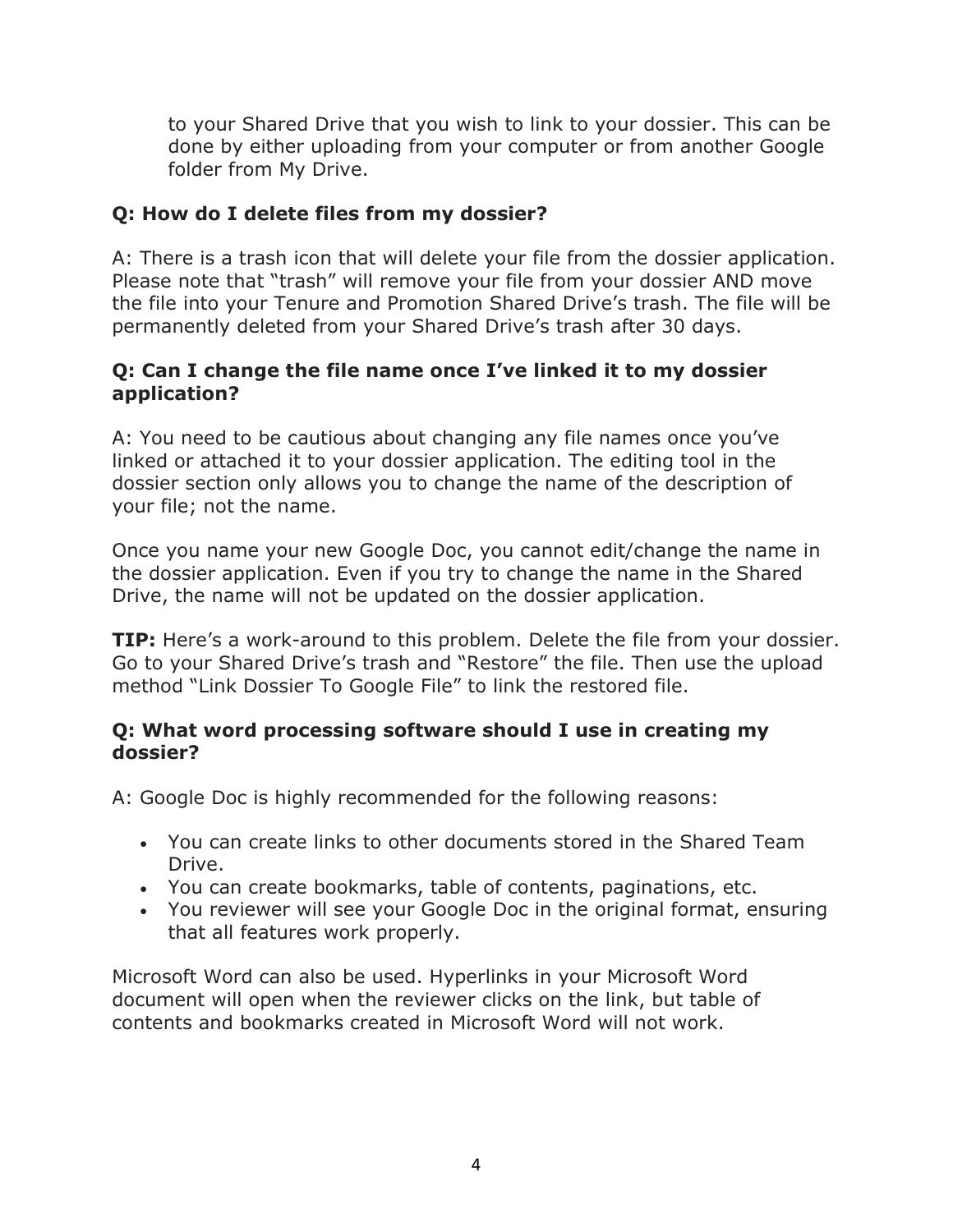**NOTE:** Any non-Google document such as Microsoft Word that is uploaded in its native format will be shown in the Google Reader. The Google Reader will not translate all of the features of the native document.

**TIP:** You may upload your Microsoft Word document to your Shared Drive and save it as a Google Doc. If you choose to do this, please review your uploaded document. Some features in Microsoft Word does not transfer well to Google Doc.

# **Q: Can I upload PDF files?**

A: Yes. Please note that any hyperlinks established in your PDF files will not work in the Google Reader.

### **Q: Can I create hyperlinks in my narrative to external websites and documents stored elsewhere?**

A: You can create hyperlinks to any external website url where hosted files are stored, such as Youtube, college websites, business/corporation/ organization websites, etc. It is your responsibility to ensure that all hyperlinks work and will remain accessible during the review process. You should only create hyperlinks to documents stored in your Shared Drive.

 best work-around to this problem is to make a copy of the shared file and **NOTE:** Do not link any files that you do not own. The owner of the files may decide to delete, exclude you from accessing it, change content, etc. The save it in My Drive. Hence, you become the owner. Then, move the file from My Drive to the Shared Drive.

### **Q: How do I create a hyperlink in my Google document?**

A: Here are simple steps to hyperlink a file to your Google document.

- 1. Find the file you wish to hyperlink. (Make sure it is already stored in your Shared Drive.)
- 2. Right click on the file. A drop-down menu will appear. Click on "Get Shareable Link." The link will be copied to your clipboard.
- 3. Open the Google document that you wish to insert the hyperlink url.
- clip" icon on the toolbar. Then, in the popup window type appears 4. Highlight the word or phrase you wish to link. Then click on the "paper where you can paste in the url.